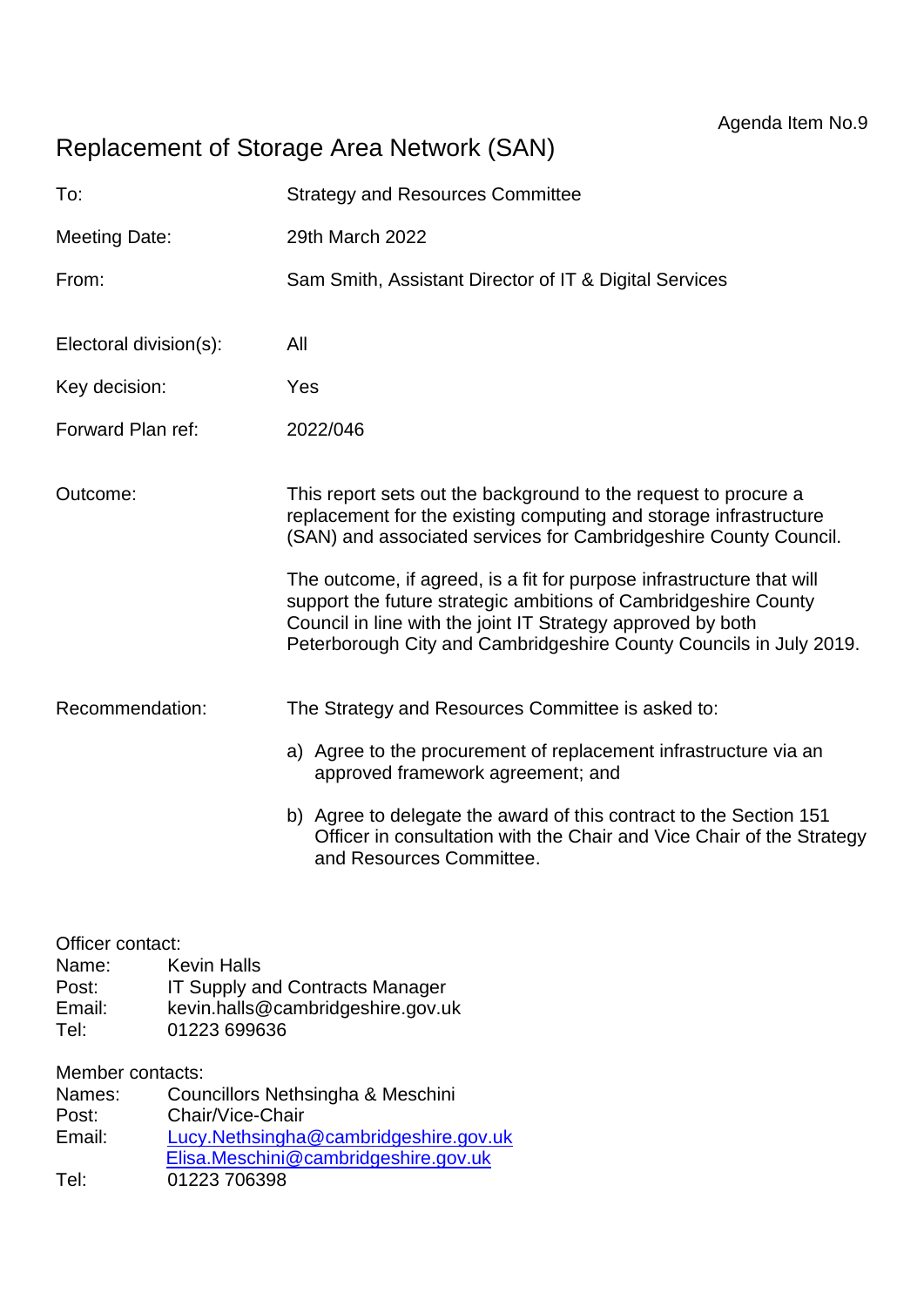# 1. Background

- 1.1 Prior to October 2020, IT services were provided through the LGSS shared service. This included key infrastructure services such as the Storage Area Network (SAN). That solution is still in place and functional but in line with the agreements made by the LGSS Lead Authority Board all the LGSS partners need to plan the move away from that infrastructure.
- 1.2 The IT & Digital Service are currently reviewing options for this migration in line with the Joint IT Strategy approved by Cambridgeshire County Council in July 2019.
- 1.3 The IT strategy is a Cloud first strategy, which reflects changes to the nature of IT solutions and systems over the last few years.
- 1.4 Since 2019 a lot of work has been undertaken as part of the IT Strategy, including the move of the Data Centre from Shire Hall to Sand Martin House in Peterborough and upgrades to many systems and processes. As a result the Council is now well placed to take advantage of new cloud based solutions.

### 2. Main Issues

- 2.1 The existing infrastructure will reach the end of its current support contract (June 2023). The option to extend this support is being considered but this option will be time limited, and the infrastructure will need to be replaced, either in 2023 or the following year.
- 2.2 Whilst replacing the existing equipment like for like will provide what is needed in the short term, technology has, and continues to change. It is therefore unlikely that such a replacement would provide the fit for purpose, modern, flexible, secure, scalable and costeffective solution that the Council needs for the future. Such a solution does not align with the Cloud first principles agreed as part of the IT Strategy and will keep the Council locked in a cycle of continual future capital expenditure.
- 2.3 As the landscape changes and the services that users consume move to an increasingly cloud based model, this infrastructure is better suited to being hosted in the cloud rather than in a local datacentre.

# 3. Recommended Approach

- 3.1 The recommended approach is to review the options for extended support on the existing infrastructure whilst commencing a procurement process for a longer-term replacement.
- 3.2 The rationale for this approach is:
	- To ensure that the Council maximises the existing investment it has made in the current infrastructure whilst transitioning to a modern and future proofed replacement.
	- To build on the work that has been undertaken in recent years to upgrade and virtualise IT systems.
	- To improve the future flexibility and security of the Councils infrastructure.
	- To minimise future risk by providing resilience for Cambridgeshire County Council and Peterborough City Council in the future.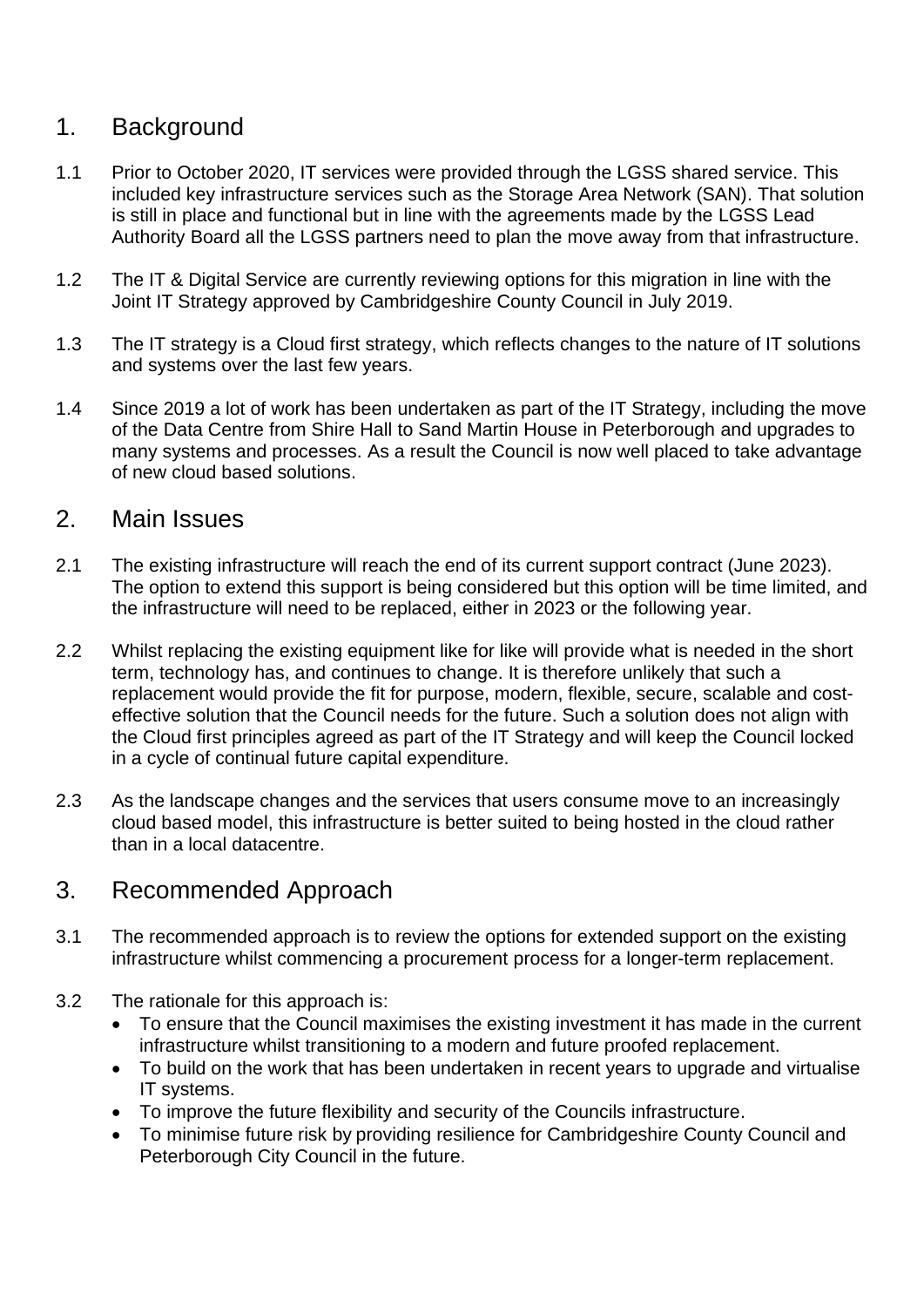- 3.3 As noted in the IT Strategy approved in 2019, IT Services delivered from the Cloud realises multiple benefits, such as:
	- Innovation
	- Security and governance
	- Citizen self-service
	- Flexible and collaborative working
	- Access to a far greater range of digital services
	- Automation of services where possible
	- Rationalisation of business systems
	- Integration of IT systems

For the infrastructure covered by this paper the benefits around security and resilience are important to note. From a security perspective cloud-based service providers are able to identify and mitigate security threats almost immediately. From a technical perspective they are also able to configure services to maximise the resilience of the systems. Collectively this ensures that systems are available and ready to be used at all times with less downtime and less change of a cyber security breach.

# 4. Cost and Governance

- 4.1 The procurement and implementation of replacement infrastructure will be within the established governance of the IT Strategy programme and follow the internal financial governance of the Council.
- 4.2 Capital budget has been allocated to the replacement of the SAN infrastructure and it is not expected that any additional spend will be required in the financial year 2022/23. As the procurement process progresses and technical options are refined if any further financial investment that is required, either capital and/or revenue, it will be identified and taken through the business planning process. No additional budget is being requested at this time.
- 4.3 A full procurement exercise will be undertaken to ensure that the council gets best value for money and this will include technical design work to finalise the solution.

## 5. Alignment with corporate priorities

#### 5.1 Communities at the heart of everything we do

There are no significant implications for this priority although having effective, reliable tools for staff to use across the Council is fundamental to our ability to deliver services to our communities.

#### 5.2 A good quality of life for everyone

There are no significant implications for this priority although having effective, reliable tools for staff to use across the Council is fundamental to our ability to deliver services to our communities.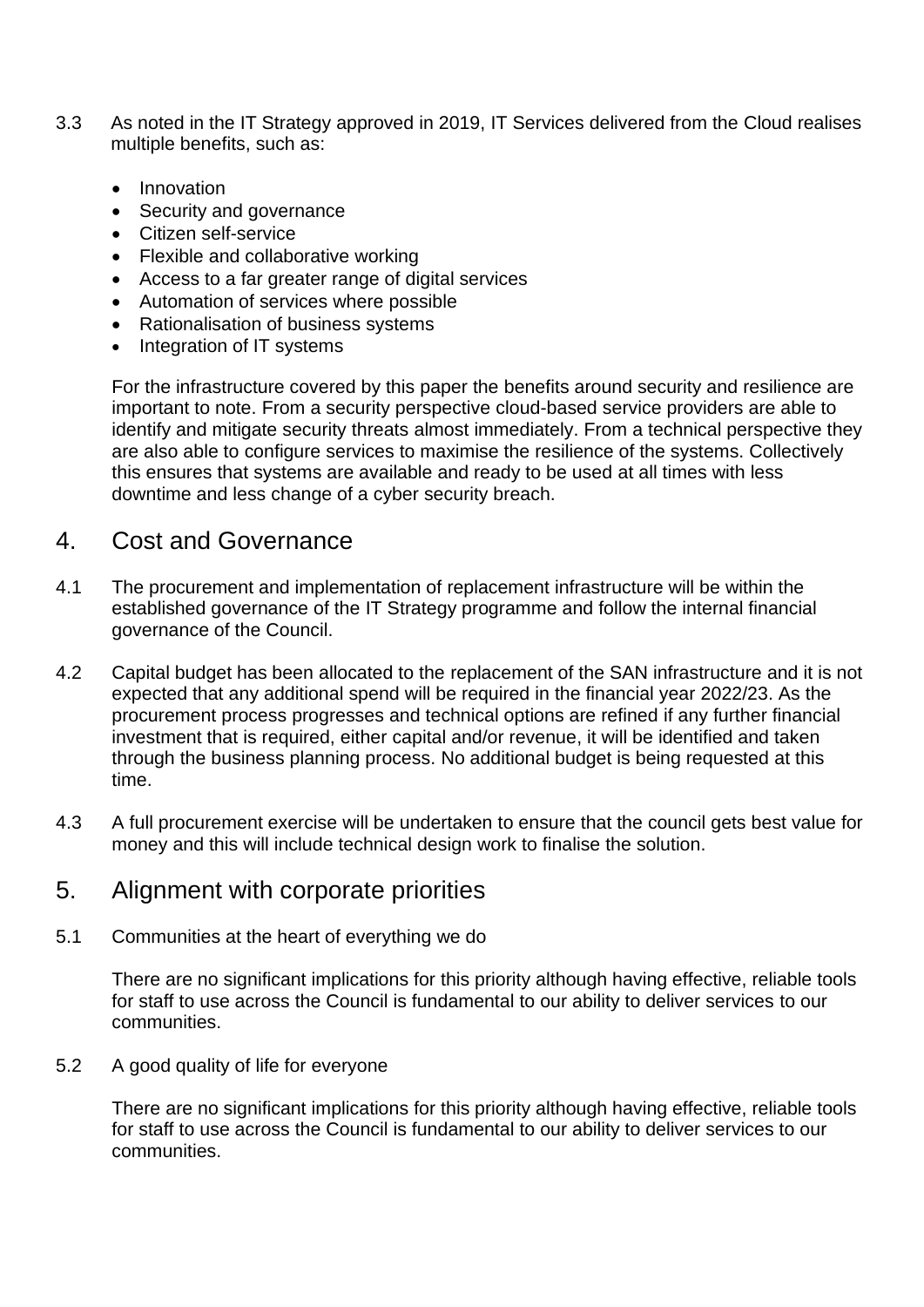- 5.3 Helping our children learn, develop and live life to the full There are no significant implications for this priority.
- 5.4 Cambridgeshire: a well-connected, safe, clean, green environment. The hosted data centres that we are looking to use, are driving towards a net zero carbon output within 20 years.
- 5.5 Protecting and caring for those who need us There are no significant implications for this priority.

# 6. Significant Implications

6.1 Resource Implications

The following bullet points set out details of significant implications identified by officers:

- There are several solutions for the replacement of this equipment, all of them carry significant cost. If necessary, funds over and above that already allocated will be requested through the business planning process.
- Each solution also requires significant data migration, this will need to be carefully managed. The most appropriately skilled people in ITDS will need to be assigned to this work. There is also likely to be some impact to the business while migrations are taking place, this will be minimised, but staff may need to accept some disruption.
- 6.2 Procurement/Contractual/Council Contract Procedure Rules Implications
	- The Cambridgeshire procurement team has been engaged throughout and we will be using a recognised local government framework for both procurements.
- 6.3 Statutory, Legal and Risk Implications
	- Advice has been received from LGSS Law in support of this procurement.
- 6.4 Equality and Diversity Implications

There are no significant implications within this category.

6.5 Engagement and Communications Implications

There are no significant implications within this category.

6.6 Localism and Local Member Involvement

There are no significant implications within this category.

6.7 Public Health Implications

There are no significant implications within this category.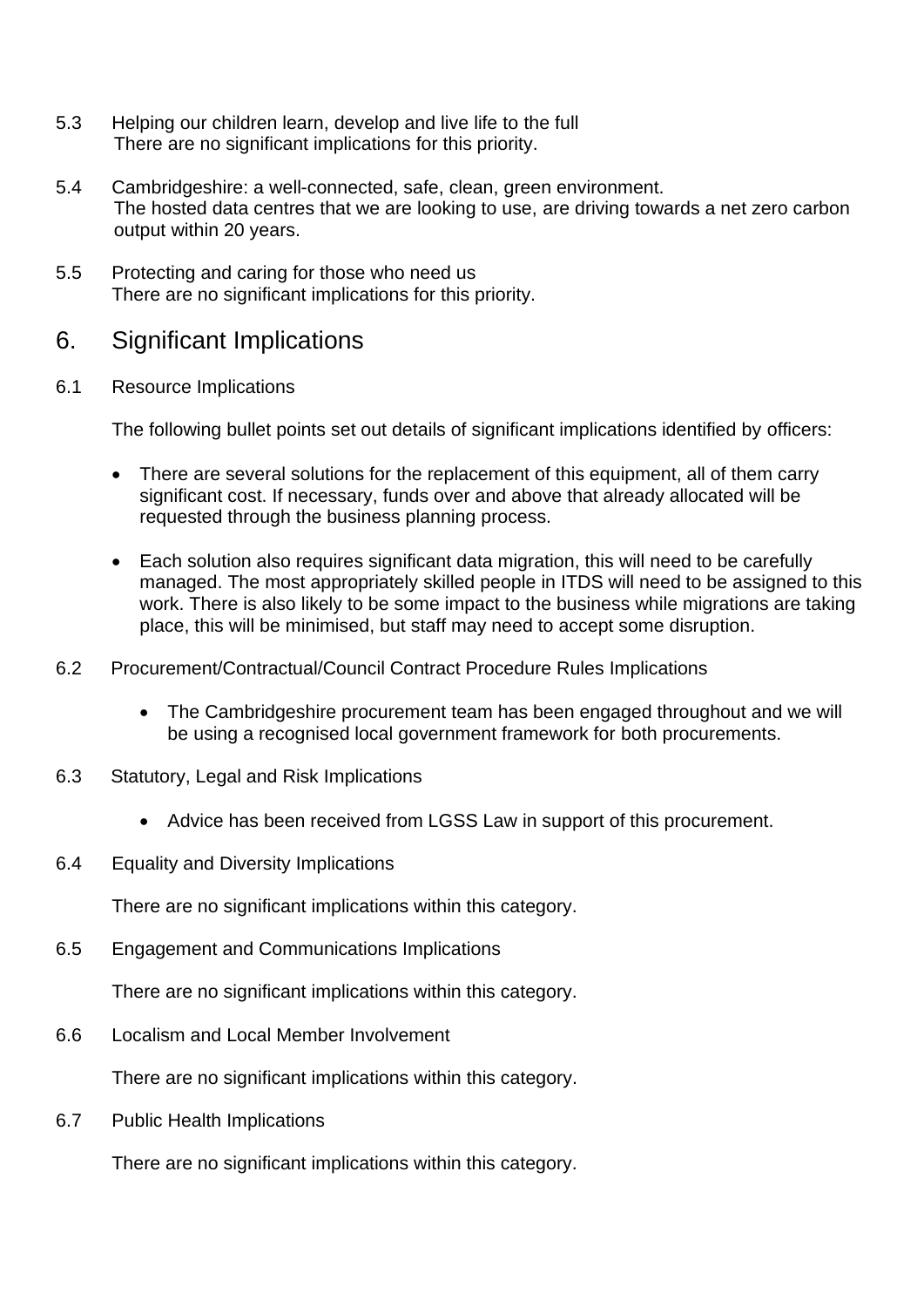- 6.8 Environment and Climate Change Implications on Priority Areas
- 6.8.1 Implication 1: Energy efficient, low carbon buildings. Cloud based providers are aiming to be NetZero and therefore if a replacement is cloud based the implication would be positive.
- 6.8.2 Implication 2: Low carbon transport. **Neutral**
- 6.8.3 Implication 3: Green spaces, peatland, afforestation, habitats and land management. **Neutral**
- 6.8.4 Implication 4: Waste Management and Tackling Plastic Pollution. **Neutral** 
	- Should the services be moved to a cloud-based solution there won't be any new equipment and therefore there would be no plastic used, generated or wasted.
- 6.8.5 Implication 5: Water use, availability, and management: **Neutral**
- 6.8.6 Implication 6: Air Pollution. **Neutral**
- 6.8.7 Implication 7: Resilience of our services and infrastructure and supporting vulnerable people to cope with climate change. Neutral

Have the resource implications been cleared by Finance? Yes Name of Financial Officer: Helen Boutell

Have the procurement/contractual/ Council Contract Procedure Rules implications been cleared by the Head of Procurement? Yes Name of Officer: Claire Elias

Has the impact on statutory, legal and risk implications been cleared by the Council's Monitoring Officer or LGSS Law? Yes Name of Legal Officer: Fiona McMillan

Have the equality and diversity implications been cleared by your Service Contact? No Not applicable

Have any engagement and communication implications been cleared by Communications? Yes

Name of Officer: Christine Birchall

Have any localism and Local Member involvement issues been cleared by your Service Contact? No Not applicable

Have any Public Health implications been cleared by Public Health? No